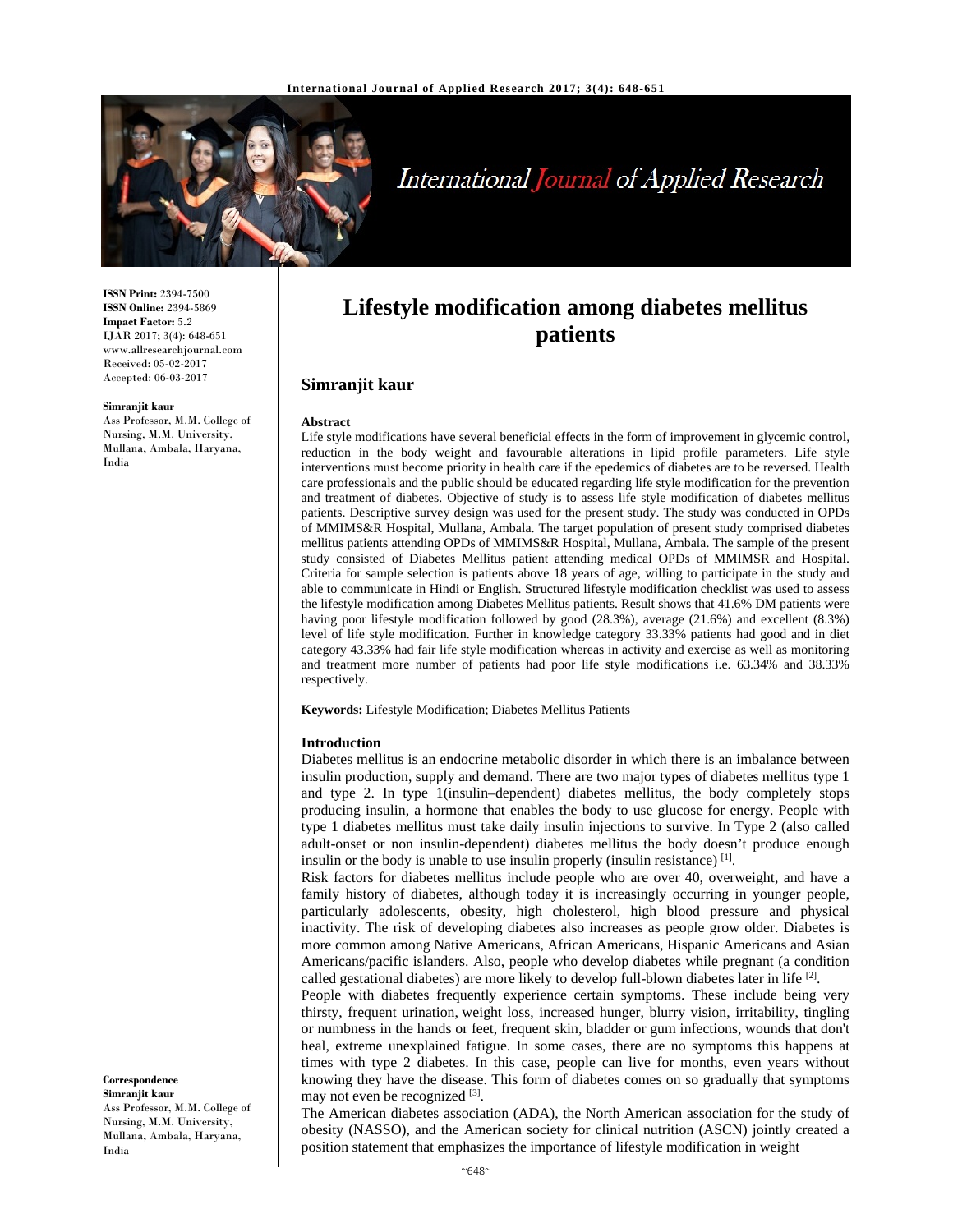management for both the prevention and treatment of type 2 diabetes. Behavioral and lifestyle interventions can provide lasting protection against type 2 diabetes in people at increased risk [4].

Achieving weight loss through a combination of dietary changes and increased physical activity can prevent onset of diabetes mellitus. Physical activity is important aid in weight loss. Other benefits of regular physical activity include improvements in insulin sensitivity and glucose utilization. Thirty to forty-five minutes of moderate activity three to five times a week or more is recommended. The role of clinicians in facilitating lifestyle change involves helping patients to learn techniques and strategies to promote behavioural changes. As health care providers, we generally do not know how to help our patients to do this, nor do many of us have the time in our busy practices to provide much in the way of weight management. Many patients with or without diabetes will meet the criteria for the diagnosis of metabolic syndrome, the treatment of which is reimbursed and rightly includes weight management advice [5].

Life style modification must become priority in health care if the epedemics of diabetes are to be reversed. Health care professionals and the public should be educated regarding life style modification for the prevention and treatment of diabetes [4].

The global burden of diabetes, which was estimated to be 154 million in 2000, with the prevalence of 4.2% in the general adult population. There were estimated 37.76 million diabetics in India in 2004; 21.4 million in urban areas and 16.36 million in rural areas. Diabetes was estimated to be responsible for109 thousand deaths, 1157 thousand years of life lost and for 2263 thousand disabilityadjusted-life years (DALYs) during 2004. The estimates for disease burden due to diabetes vary from 23 million in 2000 to 41 million in 2007, the vast majority having type 2 diabetes mellitus. A substantial proportion of these patients will have diabetes related complications [6].

The percentages of patients having diabetic retinopathy, micro albuminuria and peripheral neuropathy in the Chennai Urban Rural Epidemiology Study (CURES) were17.6, 26.9% and 26.1% respectively. In the Chennai Urban Population Study (CUPS), 21.4% of diabetes patients had coronary artery disease, while 6.3% had peripheral vascular disease. The health system needs to be geared to tackle these huge numbers, while ensuring health care that is universally accessible and of acceptable quality. This paper looks at the challenges diabetes poses to the health system globally and particularly in India<sup>[7]</sup>.

There is need of the study to assess the lifestyle modifications in diabetes mellitus patients because primary prevention through promotion of healthy lifestyles and risk reduction as the most cost-effective intervention in resourcepoor settings. However, India will need to also plan for the care of the sizeable number of people with diabetes, in order to prevent and decrease morbidity due to complications.

A health system strengthening approach with standards of care at all levels, thus nationally accepted management protocols and regulatory framework will help in tackling this challenge. Diet is the most important behavioral aspect of diabetes treatment. Education regarding basic principles of nutritional management should made understandable to both clinicians and their patients to cure diabetes.

Patients commonly fail to adhere to recommendations for diet and exercise, a source of ongoing frustration for clinicians in caring for their patients with diabetes. One study, as an example, found that fewer than 40 percent of patients with diabetes are within 20 percent of their prescribed diet. Noncompliance rates among patients with diabetes in another study were 62 percent for diet and 85 percent for exercise. Overall dietary compliance is a major factor in achieving glycemic control in diabetes [8].

## **Methodology**

Descriptive survey design was used for the present study. Variables under study are lifestyle modification of diabetes mellitus patients as well as age, gender, education, occupation, monthly income, food habit, lifestyle of diabetes mellitus patients.

The study was conducted in OPDs of MMIMS&R Hospital, Mullana, Ambala. The rational for selecting the setting was availability of subject, feasibility of conducting the study and familiarity of investigators with setting.

The target population of present study comprised diabetes mellitus patients attending OPDs of MMIMS&R Hospital, Mullana, Ambala. The sample of the present study consisted of Diabetes Mellitus patient attending medical OPDs of MMIMSR and Hospital. Criteria for sample selection is patients above 18 years of age, willing to participate in the study and able to communicate in Hindi or English. Purposive sampling technique was used for present study which comprised 60 samples.

The Ist part of the tool consisted information about patients characteristics which includes: age, gender, education, occupation, income, lifestyle, food habits, relationship. The 2<sup>nd</sup> part of tool structured lifestyle modification checklist was used to assess the lifestyle modification among Diabetes Mellitus patients. The lifestyle modification checklist was divided into 4 areas i.e. knowledge; diet; exercise; monitoring and treatment. The maximum rating score is 40 and minimum is 0 with the assumption that higher the lifestyle modification score higher the lifestyle modification among Diabetes Mellitus patient. The level of life style modification was categorized into excellent (>80%), good (65-80%), average (50-64%) and poor  $(<50\%)$ .

The tool was circulated among nine experts. The content validity was judged and their suggestions were obtained and tool was modified. The final tool with forty items was finalized for the pilot study. The tool was tried out on ten diabetes mellitus patients. The items of tools were found clear and understandable to the study subjects. Average time taken for data collection from each subject was 20-25 minutes. The reliability coefficient was 0.82. Hence the tool was reliable. Pilot study was conducted to ensure the feasibility of the study. Data were collected from fifteen diabetes mellitus patients. It was feasible to conduct the study.

Formal permission was obtained from the Medical Superintendent and HOD of Medicine Department, MMIMS&R Hospital, Mullana, Ambala. Self introduction was given to study participants, nature and purpose of the study was explained to them and rapport was established. The confidentiality of their responses was assured and written consent was taken. Data was collected by using interview technique. At the end of data collection the researcher clarified the doubt of the subjects.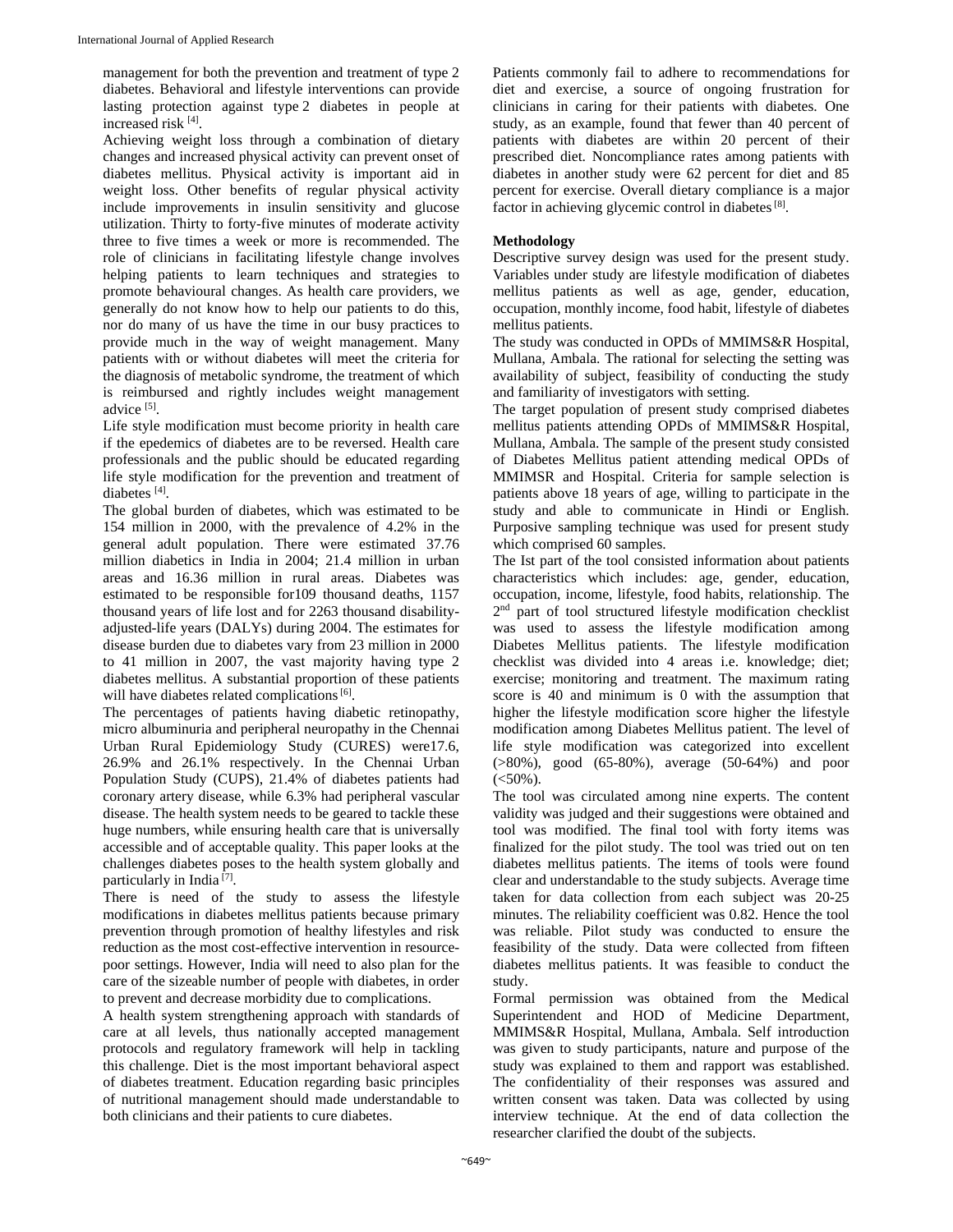### **Results**

Results shows that 43.33% patients were in age group of 31- 45 years and majority of them (60%) were male, 31.67% were primary educated and 50% of them were selfemployed. Majority of patients (73.33%) were having income less than 5000 INR per month. 51.67% patients were non-vegetarian and 55% were having sedentary life style. Majority of patients (61.67) reported that any friend or relative having diabetes mellitus have not influenced them to modify their life style. (Table 1)

**Table 1:** Frequency and Percentage Distribution of Diabetes Mellitus Patients as per sample characteristics, N=60

| <b>Sample characteristics</b>                                   |                 | $\frac{0}{0}$ |  |  |
|-----------------------------------------------------------------|-----------------|---------------|--|--|
| Age (in years)                                                  |                 |               |  |  |
| 18-30<br>a.                                                     | 03              | 05.00         |  |  |
| $31 - 45$<br>b.                                                 | 17              | 28.33         |  |  |
| $46 - 60$<br>c.                                                 | 26              | 43.33         |  |  |
| < 60<br>d.                                                      | 14              | 23.33         |  |  |
| Gender                                                          |                 |               |  |  |
| Male<br>a.                                                      | 36              | 60.00         |  |  |
| Female<br>b.                                                    | 24              | 40.00         |  |  |
| Education                                                       |                 |               |  |  |
| Illiterate<br>a.                                                | 16              | 26.67         |  |  |
| Primary<br>b.                                                   | 19              | 31.67         |  |  |
| Secondary<br>c.                                                 | 16              | 26.67         |  |  |
| d.<br>Higher secondary                                          | 06              | 10.00         |  |  |
| Graduate and above<br>e.                                        | 03              | 05.00         |  |  |
| Occupation                                                      |                 |               |  |  |
| Laborers<br>a.                                                  | 18              | 30.00         |  |  |
| Non-health professionals<br>b.                                  | 12              | 20.00         |  |  |
| Self employed<br>$\mathbf{c}$ .                                 | 30              | 50.00         |  |  |
| Income per month (INR)                                          |                 |               |  |  |
| <5000<br>a.                                                     | 44              | 73.33         |  |  |
| $b$<br>$5000 - 10,000$                                          | 10              | 16.67         |  |  |
| >10,000<br>c.                                                   | 06              | 10.00         |  |  |
| Food habits                                                     |                 |               |  |  |
| Vegetarian<br>a.                                                | 29              | 48.33         |  |  |
| $b$<br>Non-vegetarian                                           | $\overline{31}$ | 51.67         |  |  |
| Life style                                                      |                 |               |  |  |
| Sedentary<br>a.                                                 | 33              | 55            |  |  |
| Non-sedentary<br>b.                                             | 27              | 45            |  |  |
| Any relative/friend having diabetes mellitus influenced him/her |                 |               |  |  |
| Yes<br>a.                                                       | 23              | 38.33         |  |  |
| N <sub>o</sub><br>b.                                            | 37              | 61.67         |  |  |

Table 2 depicts that 41.6% DM patients were having poor lifestyle modification followed by good (28.3%), average

(21.6%) and excellent (8.3%) level of life style modification.

**Table 2:** Frequency and Percentage Distribution of Diabetes Mellitus Patients as per Level of Lifestyle Modification

| Level of life style modification | $\frac{6}{9}$ |
|----------------------------------|---------------|
| Excellent                        | 08.33         |
| Good                             | 28.33         |
| Average                          | 21.67         |
| Poor                             | 167           |

**Table 3:** Frequency and Percentage Distribution of Diabetes Mellitus Patients as per Level of Life style Modification (category wise). N=60

| <b>Categories</b>      | <b>Level of Life Style Modification</b> |              |              |              |  |
|------------------------|-----------------------------------------|--------------|--------------|--------------|--|
|                        | Excellent $f(\frac{9}{6})$              | Good $f(\%)$ | Fair $f(\%)$ | Poor $f(\%)$ |  |
| Knowledge              | 18 (30)                                 | 20 (33.33)   | 12(20)       | (11.67)      |  |
| Diet                   | 7 (11.67)                               | 23 (38.33)   | 26 (43.33)   | 4(6.67)      |  |
| Activity & Exercise    | 5(8.33)                                 | 2(3.33)      | 15(25)       | 38 (63.34)   |  |
| Monitoring & Treatment | (15)                                    | 21 (35)      | 11.67        | 23 (38.33)   |  |

Table 3 depicts that in knowledge category 33.33% patients were having good life style modification followed by 30% excellent, 20% fair and 11.67% poor life style modification. In diet category 43.33% having fair followed by 38.33% good, 11.67% excellent and 6.67% poor life style modification. In category activity and exercise 63.34% patients were having poor followed by 25% fair, 8.33% excellent and 3.33% good life style modification. In monitoring and treatment 38.33% patients were having poor followed by 35% good, 15% excellent and 11.67% fair life style modifications.

## **Conclusion**

It is concluded that 43.33% patients were in age group of 31-45 years and majority of them (60%) were male, 31.67% were primary educated and 50% of them were self